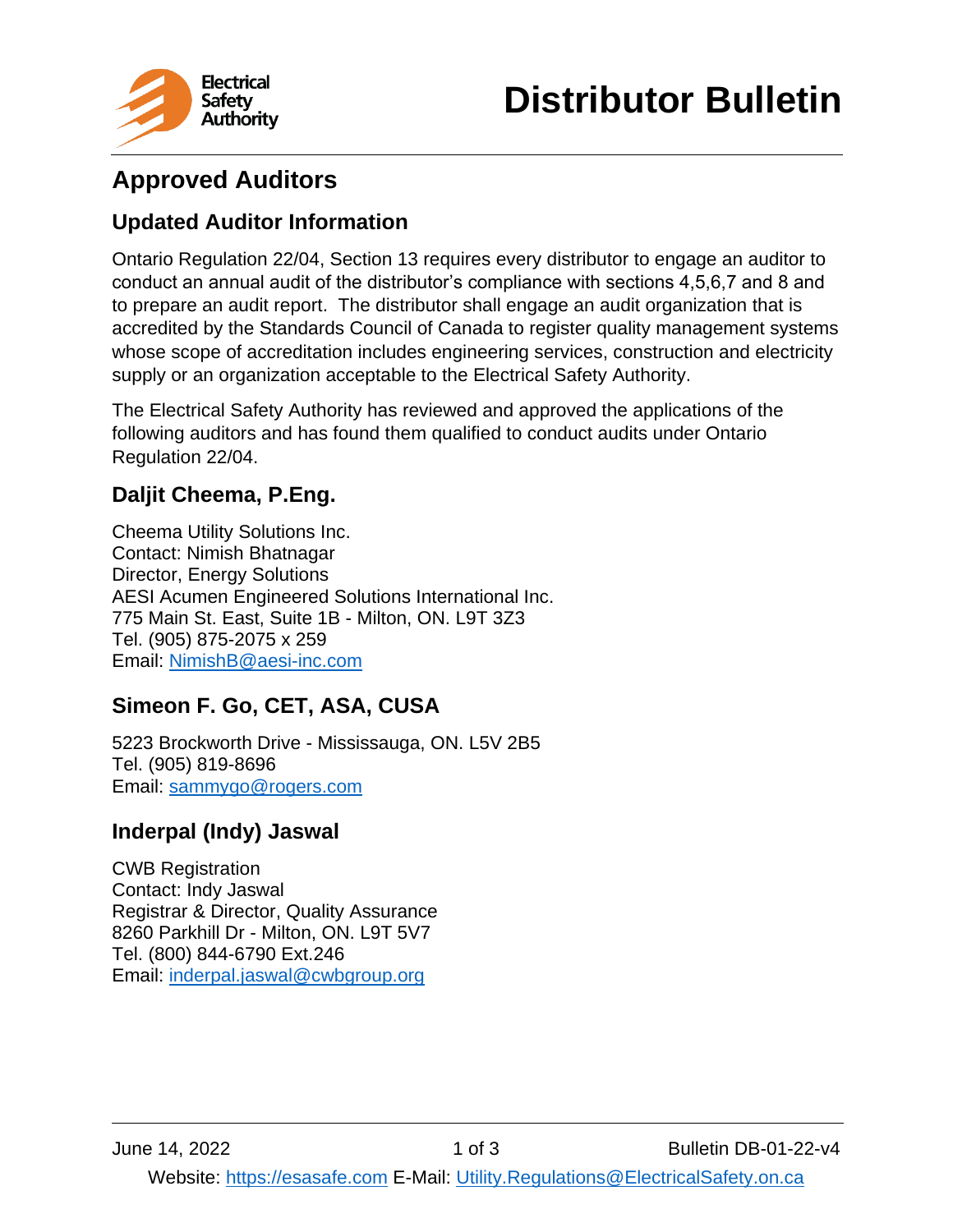



# **Ted Olechna, P.Eng.**

Contact: Nimish Bhatnagar Director, Energy Solutions AESI Acumen Engineered Solutions International Inc. 775 Main St. East, Suite 1B - Milton, ON. L9T 3Z3 Tel. (905) 875-2075 x 259 Email: [NimishB@aesi-inc.com](mailto:NimishB@aesi-inc.com)

#### **Marc Richards**

Contact: Nimish Bhatnagar Director, Energy Solutions AESI Acumen Engineered Solutions International Inc. 775 Main St. East, Suite 1B - Milton, ON. L9T 3Z3 Tel. (905) 875-2075 x 259 Email: [NimishB@aesi-inc.com](mailto:NimishB@aesi-inc.com)

# **Leila Sepahi, MSc, PMP, CEM**

Consultant, Resource Innovations 2413-55 Harbour Sq, [Toronto,](https://www.google.com/maps/search/65+Harbour+Sq,+Toronto,+ON+%0D%0A+M5J+2L4?entry=gmail&source=g) ON [M5J](https://www.google.com/maps/search/65+Harbour+Sq,+Toronto,+ON+%0D%0A+M5J+2L4?entry=gmail&source=g) 2L1 Tel. (416) 459-0040 [Sepahi.leila@gmail.com](mailto:Sepahi.leila@gmail.com)

## **John Smiciklas, BASc**

**Principal** JD Global Sustainability Associates Inc. 2028 Gander Street - Oakville, ON. L6H 3X7 Tel. (416) 358-9680 Email: [john@jd-global.com](mailto:john@jd-global.com)